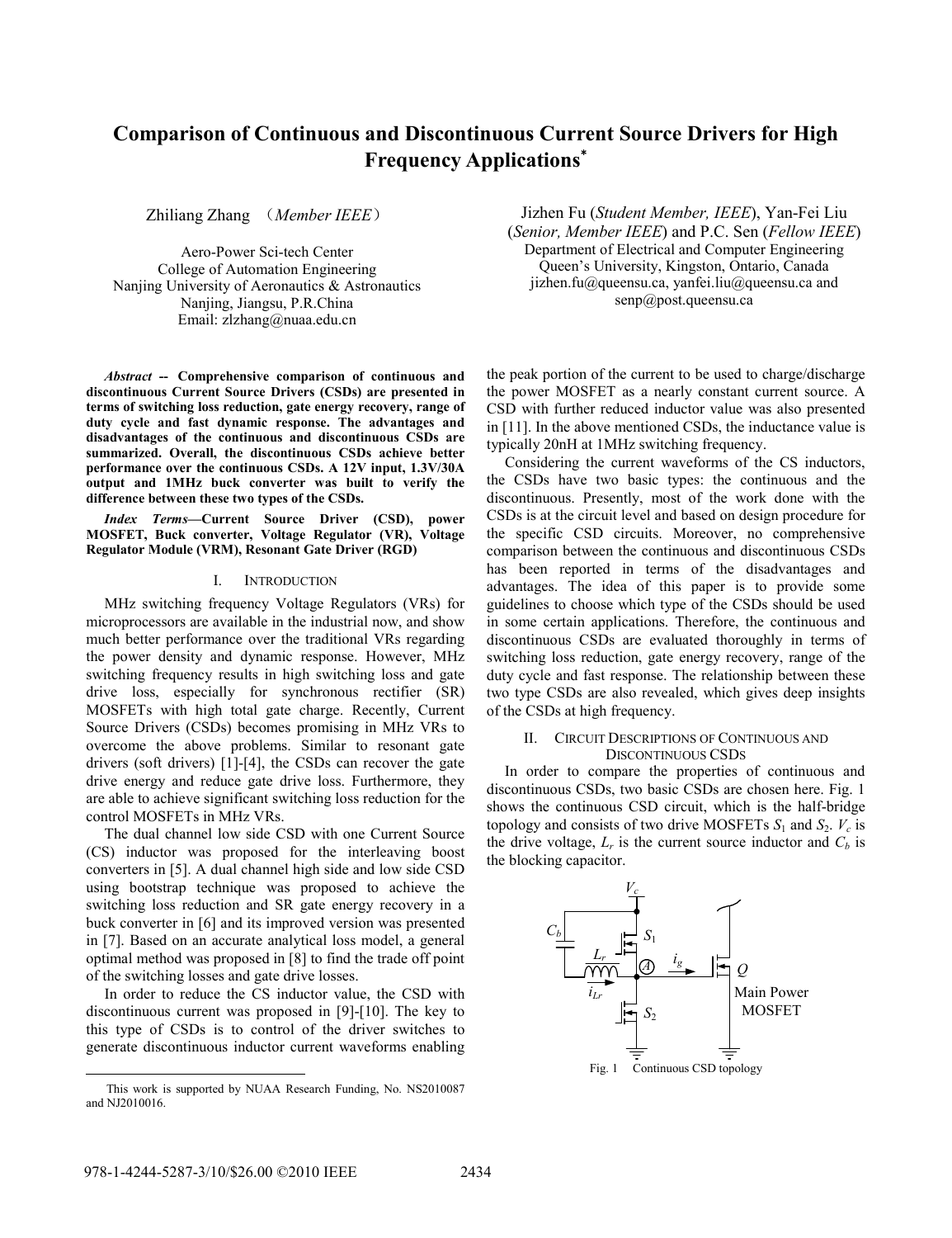Fig. 2 gives the key waveforms.  $S_1$  and  $S_2$  are switched out of phase with complimentary control with ZVS. The inductor current is continuous and triangle. The peak portion of the inductor current is used to turn on and turn off the main power MOSFET  $Q$  during  $[t_0, t_1]$  and  $[t_2, t_3]$  as shown in Fig. 2 respectively.



Fig. 3 shows the discontinuous CSD circuit and Fig. 4 gives the key waveforms. In order to achieve discontinuous inductor current,  $S_3$  and  $S_4$  are inserted in series with the  $L_r$ and form a bidirectional switch, so that the current in the inductor can be controlled as desired. The key to this CSD is to control of the driver switches to generate discontinuous inductor current waveforms enabling the peak portion of the inductor current to be used to charge and discharge the power MOSFET gate capacitance as a nearly constant current source.



Both of the two CSDs have two drive switches  $(S_1 \& S_2)$  to ensure low impedance path through the gate terminal to the drive voltage or the ground, which provides good noise immunity of the power MOSFET against *Cdv*/*dt* problem.

# III. COMPARISON OF CONTINUOUS AND DISCONTINUOUS **CSDs**

# *A. Gate Energy Recovery*

Both the continuous CSDs and discontinuous CSDs use the inductor as a current source. The energy stored in the inductance can be recovered to the driver supply voltage rail. The efficiency of gate energy recovery depends on the loss of the CSD circuit.

The drive loss includes: 1) the resistive loss caused by the impedance of the driver switches,  $P_{cond}$ , 2) the loss of the current source inductor  $L_r$ ,  $P_{ind}$ ; 3) the resistive loss caused by the internal gate mesh resistance of the power MOSFETs, *PRG*; 4) gate drive loss of drive switches, *Pgate*.

Therefore, the total loss CSD is

$$
P_{\text{Drive}} = P_{\text{cond}} + P_{\text{ind}} + P_{\text{RG}} + P_{\text{gate}} \tag{1}
$$

Fig. 5 shows the drive loss comparison between the continuous and discontinuous at the switching frequency of 1 MHz. The components used are as follows: drive switches *S*1- *S*4: FDN335N; CS inductors: *Lr*=22nH (1812SMS) for the discontinuous, and  $L_r = 1 \mu H$  (DO1608C) for the continuous.



Fig. 5 Drive loss comparison between the continuous CSD and discontinuous CSD at 1MHz with different gate currents

It is observed that for the same gate drive current  $I_G$ , the discontinuous CSD has much lower drive loss than the continuous one, since the continuous current is a triangle waveform with larger RMS value and thus higher conduction loss.

## *B. Switching Loss Reduction*

Both of the continuous and discontinuous CSDs can achieve fast switching speed and reduce the switching losses significantly since they can use the inductor current as constant current source.

For the continuous CSD, the peak value of the CS inductor current is the drive current, which is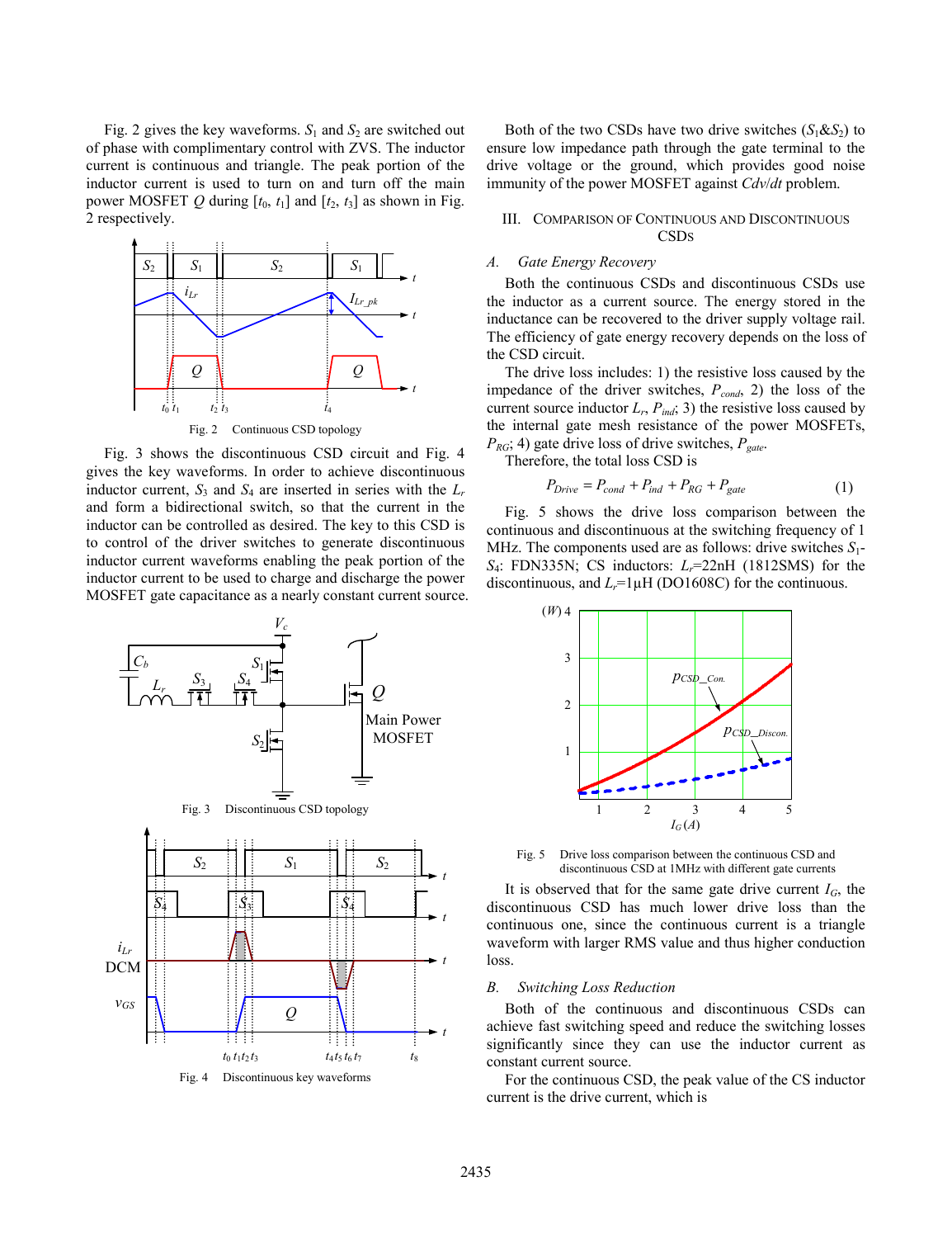$$
I_G = I_{Lr_{p}} = \frac{V_c \cdot D \cdot (1 - D)}{2 \cdot L_r \cdot f_s}
$$
 (2)

where  $V_c$  is the drive voltage,  $D$  is the duty cycle and  $L_r$  is CS inductor [7].

Normally, for the continuous CSDs, the current inductor value is relatively high, which is typically around 1μH at the switching frequency of 1MHz. Furthermore, the inductor value depends on the switching frequency, which makes the variable switching frequency control difficult. For example, when the switching frequency reduces from 1MHz to 500 kHz. the peak value of the circulating current will double, which increase the drive circuit conduction losses of the drive switches and inductor by four times.

For the discontinuous CSD, referring to Fig. 4, the precharge current to turn on the power MOSFT is

$$
I_{G\_on} = \frac{V_D}{2L_r} t_{10}
$$
 (3)

where  $V_D$  is the drive voltage and  $t_{10}$  is the pre-charge interval [11].

Similarly, the pre-charge current to turn off the power MOSFET is

$$
I_{G\_off} = \frac{V_{Cs}}{L_r} \cdot t_{54} = \frac{V_D}{2L_r} \cdot t_{54}
$$
 (4)

where  $V_{Cs}$  is the DC voltage across the capacitor.

In comparison, the discontinuous CSD has much lower inductor value, which is around 20nH at 1MHz switching frequency typically. This significant inductance reduction leads to the size shrink and board area reduction. More importantly, the inductance is independent of the switching frequency so that variable frequency control can be used with this type of CSDs.

Furthermore, the discontinuous CSD has discontinuous inductor current and thus low conduction losses, so higher drive current can be used to reduce switching losses compared to the continuous one.

For a given application, in order to achieve fast switching speed, the gate drive current should be chosen properly. The design tradeoff is between switching speed, which translates into reduced switching loss, and gate drive loss.

The basic idea is to find the optimal solution on the basis of the object function that adds the switching loss and the CSD circuit loss together. The object function is a U-shape curve as function of the drive current  $I_G$ , and the optimization solution is simply located at the lowest point of the curve.

Based on the same idea, Fig. 6 and Fig. 7 illustrate the optimal curve for the discontinuous and continuous CSDs respectively, which includes the switching loss *p*\_*switching loss*, the CSD circuit loss  $p_{\text{1}}$  *CSD circuit* and the objective function  $F(I_G)$  as function of the gate drive current  $I_G$ . The specifications of the buck converter are:  $V_{in}$ =12V;  $V_o$ =1.3V; *I<sub>o</sub>*=30A; *V<sub>c</sub>*=5V; *f<sub>s</sub>*=1MHz; control MOSFET *Q*<sub>1</sub>: Si7386DP; *Q*<sub>2</sub>: IRF6691 and *L*<sub> $f$ </sub>=330nH.

It is observed that *F*(*IG*) is a U-shaped curve, and

therefore, the optimization solution can be found at the lowest point of the curve. For the discontinuous CSD, the optimal drive current  $I_G$  is chosen as 2.3A, while the optimal drive current is 1.2A for the continuous one. This is because the continuous CSD has higher drive circulating loss over the discontinuous one as shown in Fig. 5, which limits the optimal drive current value.



Fig. 6 Optimal function  $F(I_G)$  as function of current  $I_G$ : discontinuous



Fig. 7 Optimal function  $F(I_G)$  as function of current  $I_G$ : continuous

## *C. Range of Duty Cycle and Switching Frequency*

In a high frequency buck converter, the duty cycle is required to change fast during a transient event. At the same time, in order to improve the efficiency in a wide load range, the switching frequency of a buck converter may need to vary according to the load condition.

In order to ramp up the inductor current, the discontinuous CSDs need to have some pre-charge time. The pre-charge time and switching transition time lead to the minimum and maximum duty cycle range.

Fig. 8 illustrates the waveforms of the minimum duty cycle. As seen from Fig. 4, when the duty cycle reduces, the time from  $t_4$  to  $t_3$  ( $t_{43}$ ) reduces accordingly, until Fig. 4 changes into Fig. 8.

From Fig. 8 and (3), the energy recovery time  $t_{32}$  is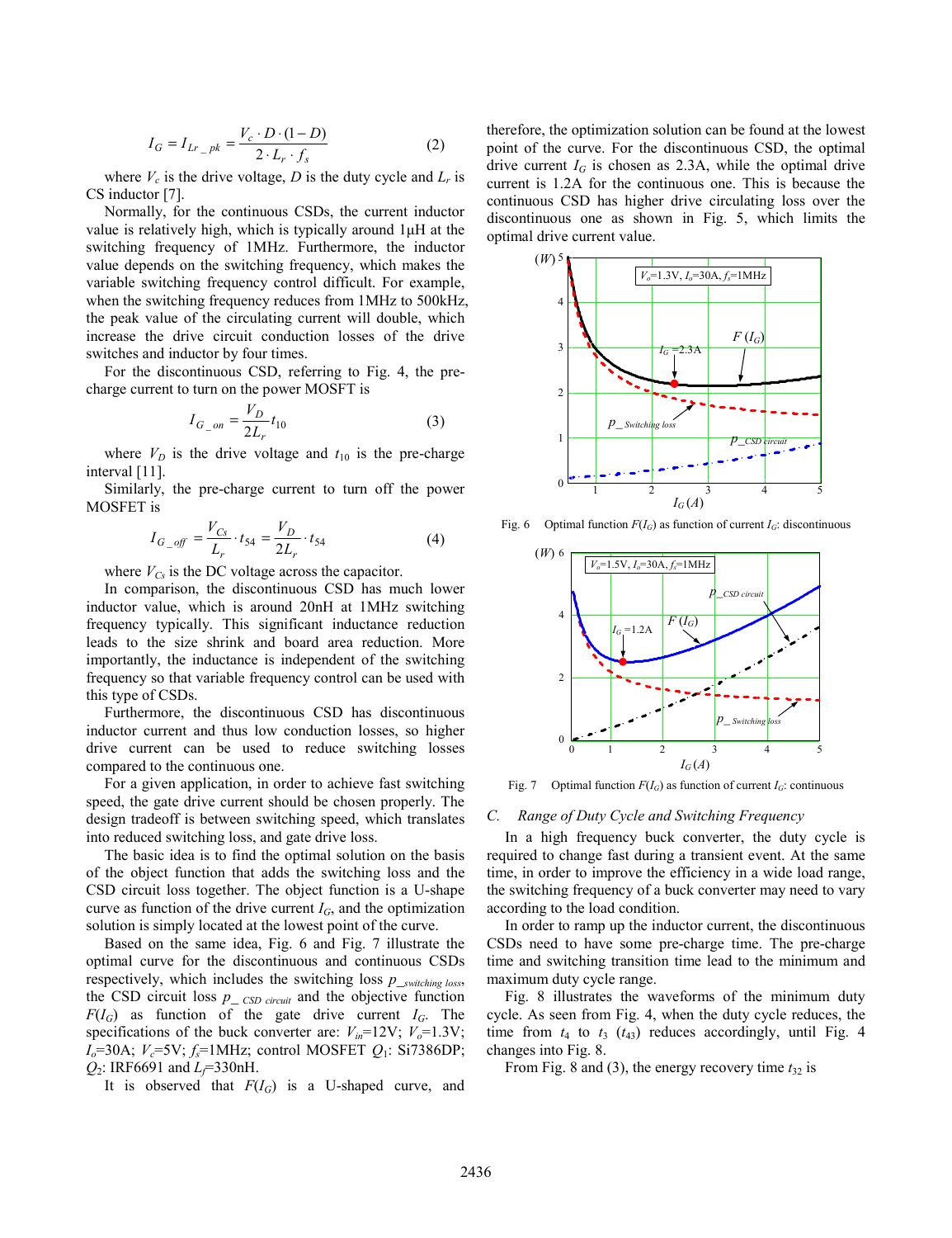$$
t_{32} = \frac{I_{G\_on} \cdot L_r}{V_{Cs}} = \frac{I_{G\_on} \cdot L_r}{V_D / 2} = \frac{2I_{G\_on} \cdot L_r}{V_D} \tag{5}
$$

From Fig. 8 and (5), the minimum  $t_{min}$  is

$$
t_{\min} = t_{32} + t_{54} = \frac{2I_{G\_on} \cdot L_r}{V_D} + t_{54}
$$
 (6)

where  $t_{54}$  is the pre-charge time for turn off current. Therefore, from  $(6)$ , the minimum duty cycle  $D_{min}$  is

$$
D_{\min} = \frac{t_{\min}}{T_s} = \frac{2I_{G\_on} \cdot L_r}{V_D T_s} + \frac{t_{54}}{T_s}
$$
  
= 
$$
(\frac{2I_{G\_on} \cdot L_r}{V_D} + t_{54})f_s
$$
 (7)

where  $f<sub>s</sub>$  is the switching frequency.



Fig. 8 Key waveforms with minimum duty cycle

As an example, Fig. 9 shows the minimum duty cycle as the function of the switching frequency, where  $I_{G \text{ on}}=2.3$ A,  $L_r$ =22nH,  $V_D$ =5V and  $t_{54}$ =15ns. It is observed that  $D_{min}$ increases when the switching frequency increases, and particularly, at  $f_s$ =1MHz,  $D_{min}$  is 0.035, which is small enough for most applications.

From (7), if we have the minimum duty cycle requirement as  $D_{min\,req}$ , the switching frequency should meet

$$
f_s \le \frac{D_{\min_{req}}}{\frac{2I_{G_{on}} \cdot L_r}{V_D} + t_{54}}\tag{8}
$$

Fig. 10 illustrates the waveforms of the maximum duty cycle. As seen from Fig. 4, when the duty cycle increases, the time from  $t_8$  to  $t_7$  ( $t_{87}$ ) reduces accordingly, until Fig. 4 changes into Fig. 10.



Fig. 9 The minimum duty cycle vs. the switching frequency



Fig. 10 Key waveforms with maximum duty cycle

From Fig. 10, the turn on time  $t_{21}$  is

$$
t_{21} = \frac{C_{gs} V_D}{I_{G\_on}}
$$
 (9)

From (4), the turn off time  $t_{65}$  is

$$
t_{65} = \frac{C_{gs} V_D}{I_{G\_off}}
$$
\n
$$
\tag{10}
$$

From Fig. 8, the energy recovery time  $t_{76}$  is

$$
t_{76} = \frac{2I_{G\_off} \cdot L_r}{V_D} \tag{11}
$$

From  $(9)$ ,  $(10)$  and  $(11)$ , the maximum time  $t_{max}$  is

$$
t_{\text{max}} = T_s - t_{10} - t_{21} - t_{65} - t_{76}
$$
  
=  $T_s - t_{10} - \frac{C_{gs}V_D}{I_{G\_on}} - \frac{C_{gs}V_D}{I_{G\_off}} - \frac{2I_{G\_off} \cdot L_r}{V_D}$  (12)

Therefore, from (12), the maximum duty cycle  $D_{max}$  is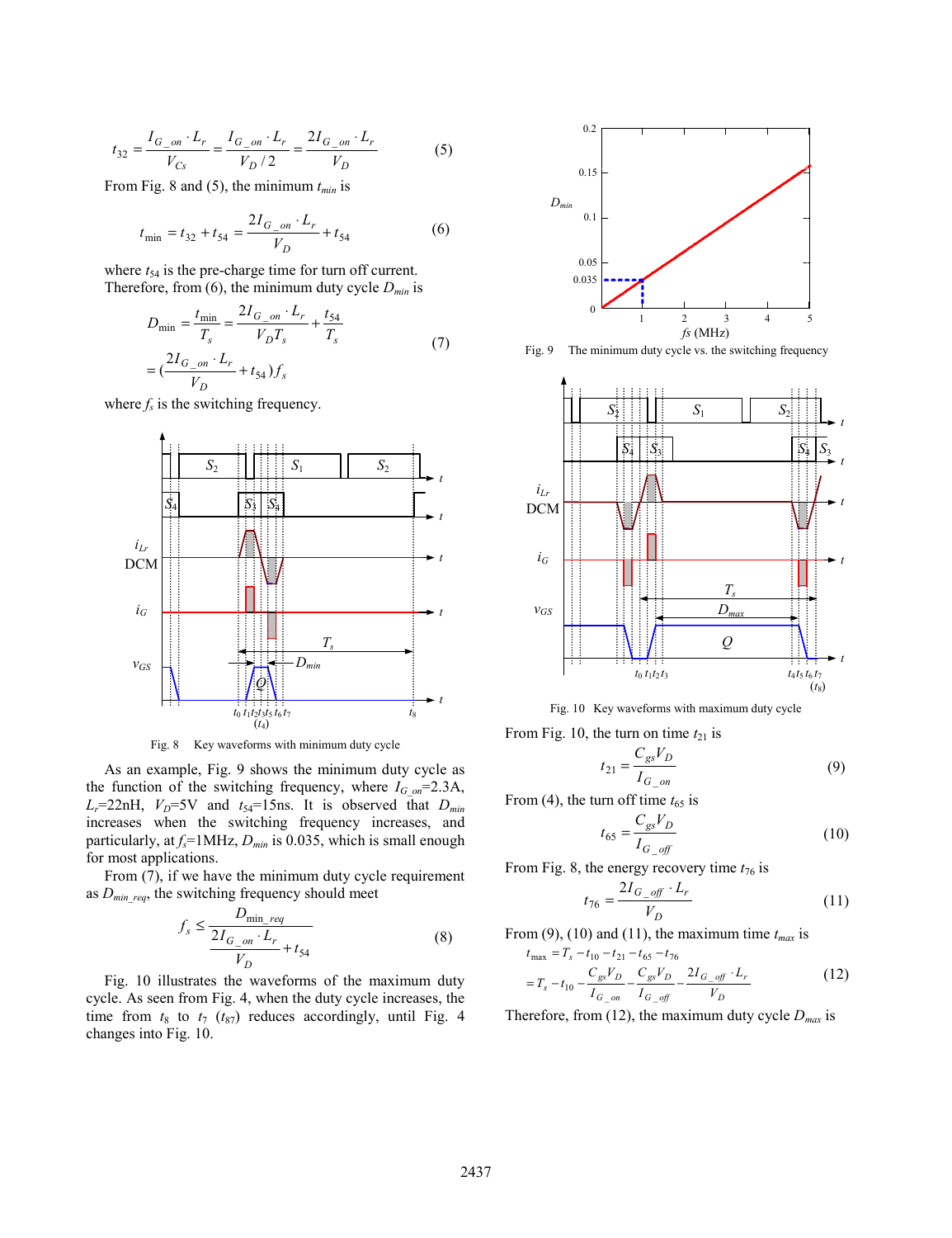$$
D_{\text{max}} = \frac{t_{\text{max}}}{T_s} =
$$
  
\n
$$
1 - \frac{t_{10}}{T_s} - \frac{C_{gs}V_D}{I_{G_{on}T_s}} - \frac{C_{gs}V_D}{I_{G_{off}}T_s} - \frac{2I_{G_{off}} \cdot L_r}{V_D T_s}
$$
  
\n
$$
= 1 - (t_{10} + \frac{C_{gs}V_D}{I_{G_{on}T_s}} + \frac{C_{gs}V_D}{I_{G_{off}}} + \frac{2I_{G_{off}} \cdot L_r}{V_D})f_s
$$
\n(13)

As an example, Fig. 11 shows the maximum duty cycle as the function of the switching frequency, where for  $I_{G \text{ on}}=I_{G \text{ off}}=2.3$ A,  $C_{gs}=1.6$ nF,  $L_{r}=22$ nH,  $V_{D}=5$ V and  $t_{10}=15$ ns. It is observed that *Dmax* decreases when the switching frequency increases, and particularly, at *fs*=1MHz, *Dmax* is 0.96, which is large enough for most application.

From (13), if we have the maximum duty cycle requirement as *Dmax*\_*req*, the switching frequency should meet



Fig. 11 The maximum duty cycle vs. the switching frequency

As a conclusion, the discontinuous CSD can operate correctly with the minimum duty cycle of 0.035 and maximum duty cycle of 0.96 with the 1MHz switching frequency.

For some extreme conditions, we can add extra logic circuits to achieve the duty cycle of zero or 100%. So it is suitable for different types of control and wide operating conditions.

#### *D. Fast Duty Cycle Change*

In many applications, the control commands require the step changes of the duty cycle, such as the linear-nolinearcontrol and charge balance control to improve the dynamic performance, especially for VRM applications [12]-[14].

In Fig. 1, using volt-second balance across the current source inductor, the DC voltage,  $v_{cb}$ , across the blocking capacitor,  $C_b$ , is

$$
v_{Cb1} = (1 - D) \cdot V_c \tag{15}
$$

where *D* is the duty cycle.

From (15), the drawback of the continuous CSDs in Fig. 1

is that the voltage across the blocking capacitor  $C<sub>b</sub>$  changes with duty cycle. This limits the speed of the response when the duty cycle has step changes.

In Fig. 3, assuming  $t_{10} = t_{32}$ , the DC voltage across the series capacitor is self regulated as

$$
V_{Cs} = \frac{V_D}{2} \tag{16}
$$

It is noted that the voltage across the capacitor no longer depends on the duty cycle. Therefore, the discontinuous CSD have better performance when the step changes of the duty cycle happen.

#### IV. EXPERIMENTAL RESULTS AND DISCUSSION

A 12V input, 1.3V/30A output and 1MHz buck converter was built to verify the comparison of the continuous and the discontinuous CSDs. The CSDs are used for the control MOSFET and conventional voltage source driver is used for the SR MOSFET. The gate driver voltage  $V<sub>c</sub>=6$  V. The PCB uses six-layer 2 oz copper. The components used are:  $Q_1$ : Si7860DP;  $Q_2$ : irf6691; output filter inductance:  $L_f$ =300nH. For the continuous CSD,  $L_r = 1 \mu H$ ; for the discontinuous CSD, *Lr*=22nH.

Fig. 12(a) shows the CS inductor current  $i_{Lr}$  and the gate drive signals  $v_{GSO1}$  (control MOSFET) with the continuous CSD. The inductor current is triangle waveform and its peak current value is 1.2 A, which is the optimized value for the switching loss reduction.

In comparison, Fig. 12(b) illustrates the waveforms of  $i_{Lr}$ and  $v_{GSO1}$  for discontinuous CSD. The inductor current is discontinuous as expected. During the pre-charge time, the inductor current ramps up. After the designed the pre-charge time, the inductor current continues to ramp up at a decreasing rate while at the same time charge the gate of the control MOSFET during the turn on interval. During this interval the average drive current is approximately 2.0A. It is noted that due to discontinuous current, higher drive current can be used in the discontinuous CSD to achieve faster drive speed.

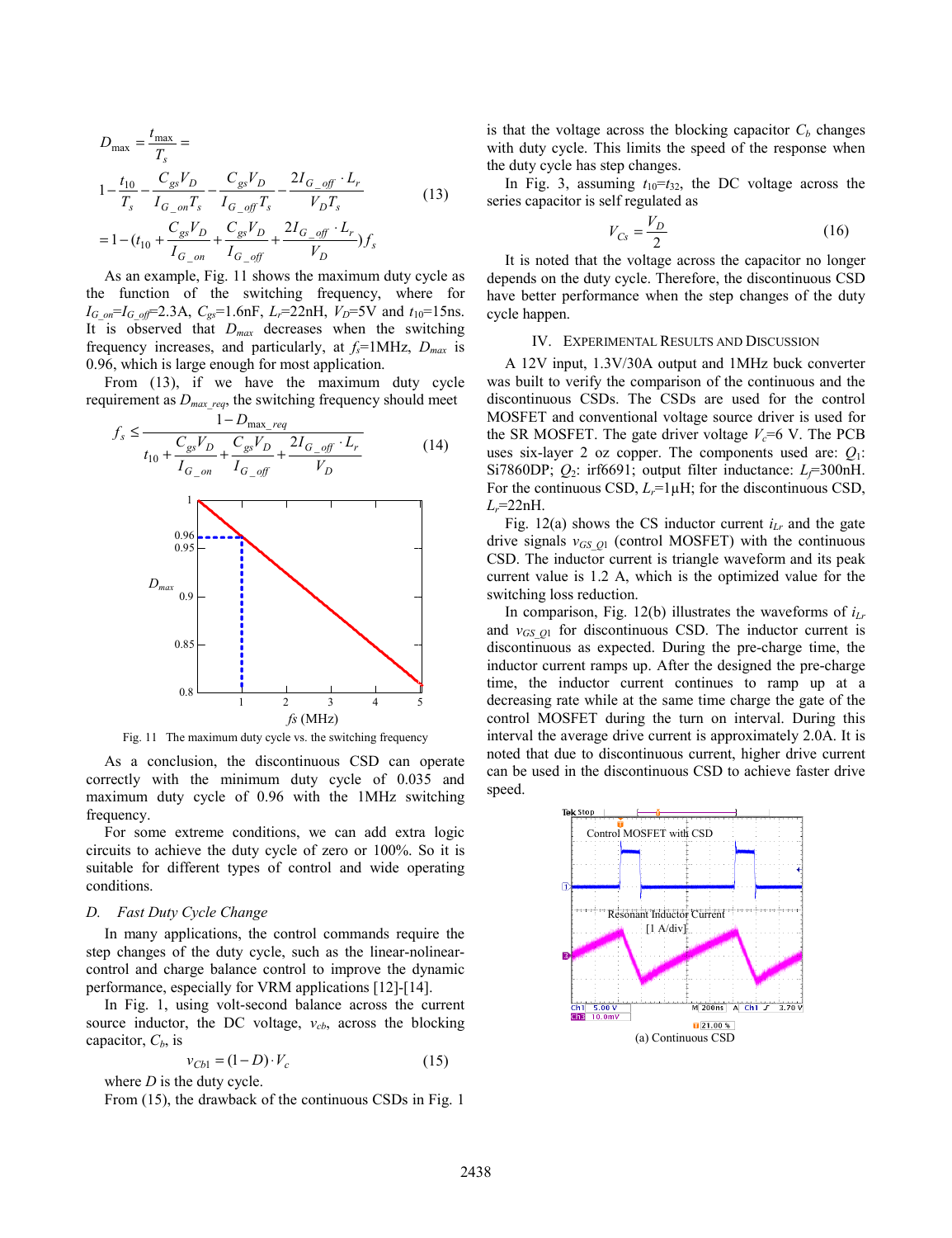

Fig. 12 Gate signals *vgs*\_*Q*1 and CS inductor current *iLr*

Fig. 13 and Fig. 14 illustrate the duty cycle changes from *D*=0.1 to *D*=0.9, for the continuous and discontinuous CSDs respectively. It is observed that the continuous CSD gate voltage needs time to change due to the blocking capacitor, while the discontinuous one is able to response simultaneously. This is of great benefit for the VR application with fast dynamic response requirement.

Fig. 15 shows the efficiency comparison. They both achieve higher efficiency over the conventional voltage driver. The discontinuous CSD achieves higher efficiency over the continuous CSD due to higher gate drive current.



Fig. 13 Gate signals  $v_{gs}$   $_{Q1}$  from *D*=0.1 to *D*=0.9: continuous



Fig. 14 Gate signals  $v_{GS}$   $_{Q1}$  from *D*=0.1 to *D*=0.8: discontinuous



Fig. 15 Efficiency at different output voltages

### V. CONCLUSION

In this paper, comprehensive comparison of continuous and discontinuous CSDs are presented in terms of switching loss reduction, gate energy recovery, range of duty cycle and switching frequency. Compared to the continuous CSDs, the discontinuous CSDs can achieve high gate drive current and low drive circuit losses. They are more suitable for applications with wide range of duty cycle and switching frequency as well as quick step duty cycle change.

Nevertheless, the discontinuous CSDs need more drive switches and complex control. Owing to the integrated circuit technology, this drawback can be solved when the CSDs are integrated as a drive chip. The experimental results verified the difference of the two types of the CSD circuits.

#### **REFERENCES**

- [1] D. Maksimovic, "A MOS gate drive with resonant transitions," in *Proc. IEEE PESC*, 1991, pp. 527-532.
- [2] G. Spiazzi; P. Mattavelli and L. Rossetto, "Effects of parasitic components in high-frequency resonant drivers for synchronous rectification MOSFETs," *IEEE Trans. on Power Electronics*, Vol. 23, No. 4, pp. 2082–2092. Jul. 2008.
- [3] J. R. Warren, K. A. Rosowski and D. J. Perreault, "Transistor selection and design of a VHF DC-DC power converter," IEEE *Trans. on Power Electronics*, Vol. 23, No. 1, pp.27 – 37, Jan. 2008.
- [4] Y. Ren, M. Xu, Y. Meng and F. C. Lee, "12V VR efficiency improvement based on two-stage approach and a novel gate driver, in *Proc. IEEE PESC*, 2005, pp. 2635-2641.
- [5] Z. Yang, S. Ye, and Y. F. Liu, "New dual channel resonant gate drive circuit for low gate drive loss and low switching loss", *IEEE Trans. on Power Electronics*, Vol. 23, No. 3, pp. 1574-1583, May 2008.
- [6] Z. Yang, S. Ye and Y. F. Liu, "A new resonant gate drive circuit for synchronous buck converter," *IEEE Trans. Power Electron*., Vol. 22, No. 4, pp.1311-1320, July 2007.
- [7] Z. Zhang, W. Eberle, P. Lin, Y. F. Liu and P. C. Sen, "A 1-MHz high efficiency 12V buck voltage regulator with a new current-source gate driver," *IEEE Trans. Power Electron*., Vol. 23, No. 6, Nov. 2008, pp. 2817-2827.
- [8] W. Eberle, Z. Zhang, Y. F. Liu and P. C. Sen, "A practical switching loss model for buck voltage regulators," *IEEE Trans. Power Electron*., Vol. 24, No. 3, Mar. 2009, pp. 700-713.
- [9] W. Eberle, Z. Zhang, Y. F. Liu and P. C. Sen, 'A current source gate driver achieving switching loss savings and gate energy recovery at 1- MHz," *IEEE Trans. Power Electron*., Vol. 23, No. 2, Mar. 2008, pp. 678 -691.
- [10] S. Pan and P. K. Jain, "A new pulse resonant MOSFET gate driver with efficient energy recovery," in *Proc. IEEE PESC*, 2006, pp. 1-5.
- [11] Z. Zhang, J. Fu, Y. F. Liu and P. C. Sen, "A new discontinuous